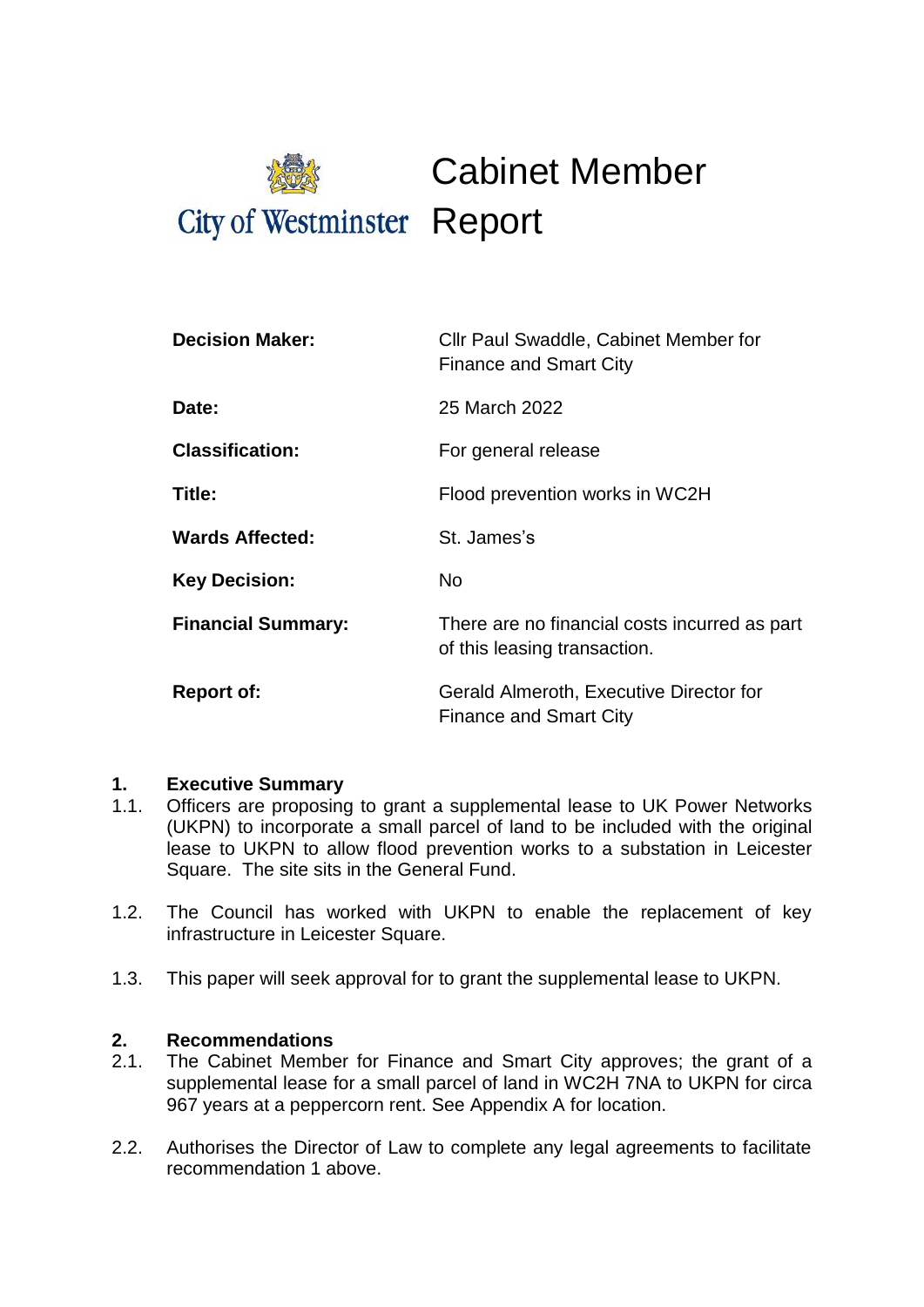## **3. Reasons for Decision**

3.1. Due to the important nature of the substation, it is recommended that this lease is created to improve the protection of supply of power to the West End economy.

# **4. Background, including Policy Context**

- UKPN occupy a substation in Leicester Square located below the TKTS Ticket Booth.
- 4.2. The lease on the substation was granted in 1989 for a term of 999 years at a peppercorn rent with Westminster City Council (WCC) receiving a premium upon commencement.
- 4.3. The original transformers within the substation were nearing the end of their useable life and Officers have been working with UKPN to facilitate their replacement.
- 4.4. Replacement works commenced on 2<sup>nd</sup> November 2020 and this major project involved removal of the upper surface and existing transformers with replacement transformers being craned into place. It is expected that UKPN will complete the works by the middle of 2022.
- 4.5. A ventilation grill located at the rear of the Ticket Booth is crucial for the efficient running of the transformers.
- 4.6. UKPN would like to carry out additional flood prevention works that fall outside of their current demise to protect the transformers.
- 4.7. The works are minimal, essentially adding an upstanding to a kerb with additional seating to match the existing within Leicester Square.
- 4.8. It is proposed that the area where the works will take place are documented via a supplemental lease mirroring the terms of their existing lease that expires in 2988.
- 4.9. In September 2021 UKPN were granted planning permission for their intended works under planning reference 21/05157/FULL.

### **5. Financial Implications**

5.1. There will be no contribution from the council to the works that are being completed. No income is received from the lease, and there will be no change to this under the current proposal. Associated legal fees for this supplemental lease are being covered by UKPN. This will therefore have no financial implications to the council.

### **6. Legal Implications**

6.1. Local authorities are given powers under section 123 of The Government Act 1972 to dispose of land in any manner they wish, including sale of their freehold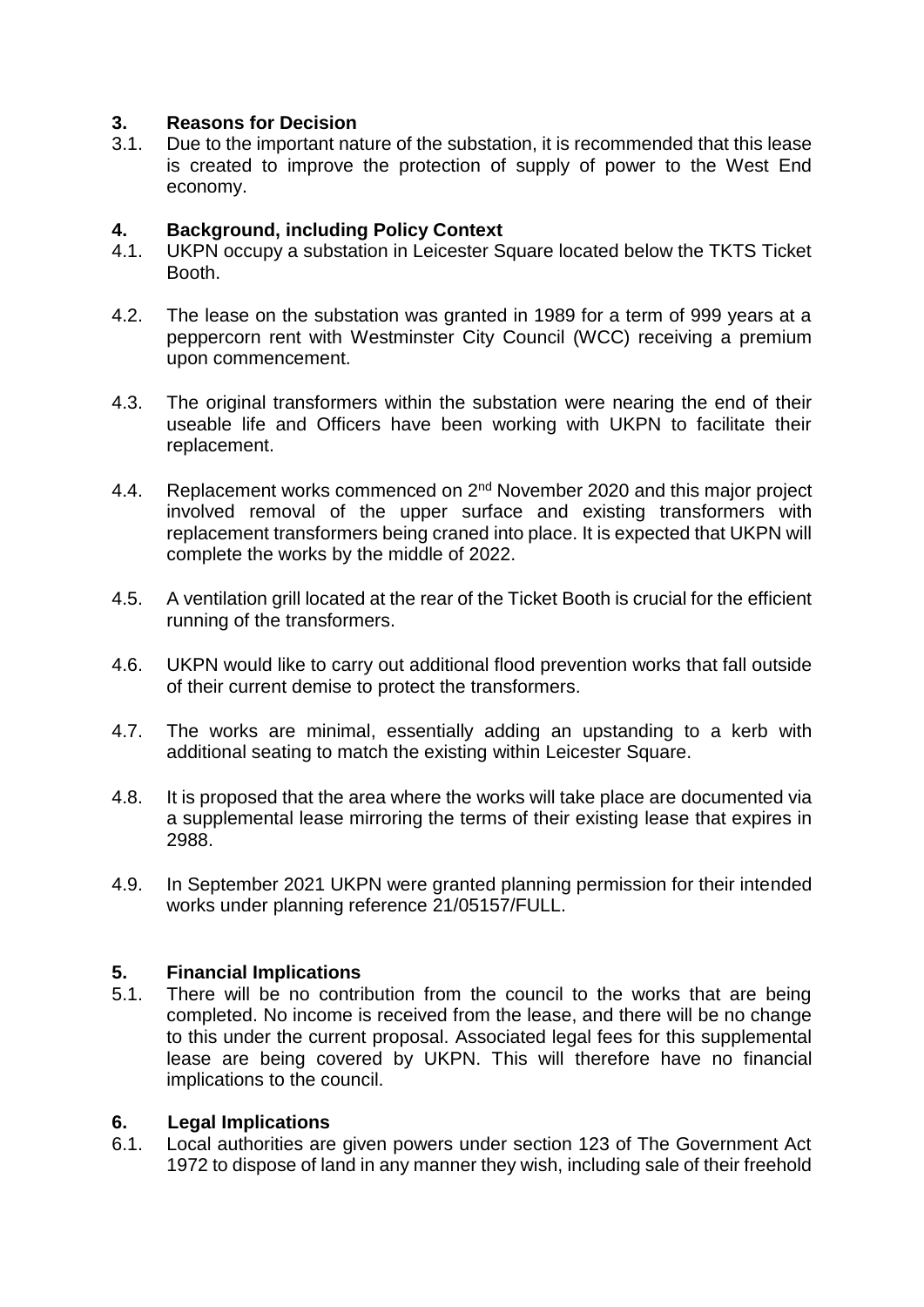interest, granting a lease, or assigning any unexpired term on a lease, and the granting of easements. The only constraint is that a disposal must be for the best consideration reasonably obtainable (except in the case of short tenancies). Anything less than best value will require Secretary of State consent unless the difference between the unrestricted value of the interest to be disposed of and the consideration accepted ("the undervalue") is £2,000,000 (two million pounds) or less.

6.2. The report notes that disposal of the land will be at peppercorn rent in line with the same terms as the original sub-station granted in 1989. Sub-station leases are usually at a peppercorn or nominal rent and are industry standard and are often requested by the utility company for their developments/works. The supplemental lease will be in line with the original lease to the site and therefore the covenants will mirror that lease and restrict the use of the land to just a substation. As such, the peppercorn rent is deemed the best consideration given that the land will not be able to be used for anything other than for the substation site. In addition to this, the renewal of the sub-station plant is essential to ensure continuing power supply to the West End and thereby contributing to the environmental, social, and economic running of the area.

### **7. Consultation**

7.1. As part of the planning application UKPN consulted with WCC Highways regarding their proposed works and received confirmation that the department had no objections to the works. The works outlined in this paper subsequently achieved planning permission.

> **If you have any queries about this Report or wish to inspect any of the Background Papers, please contact:**

> > Ian McAuley – [imcauley@westminster.gov.uk](mailto:imcauley@westminster.gov.uk)

### **APPENDICES**

**Appendix A – Location Plan**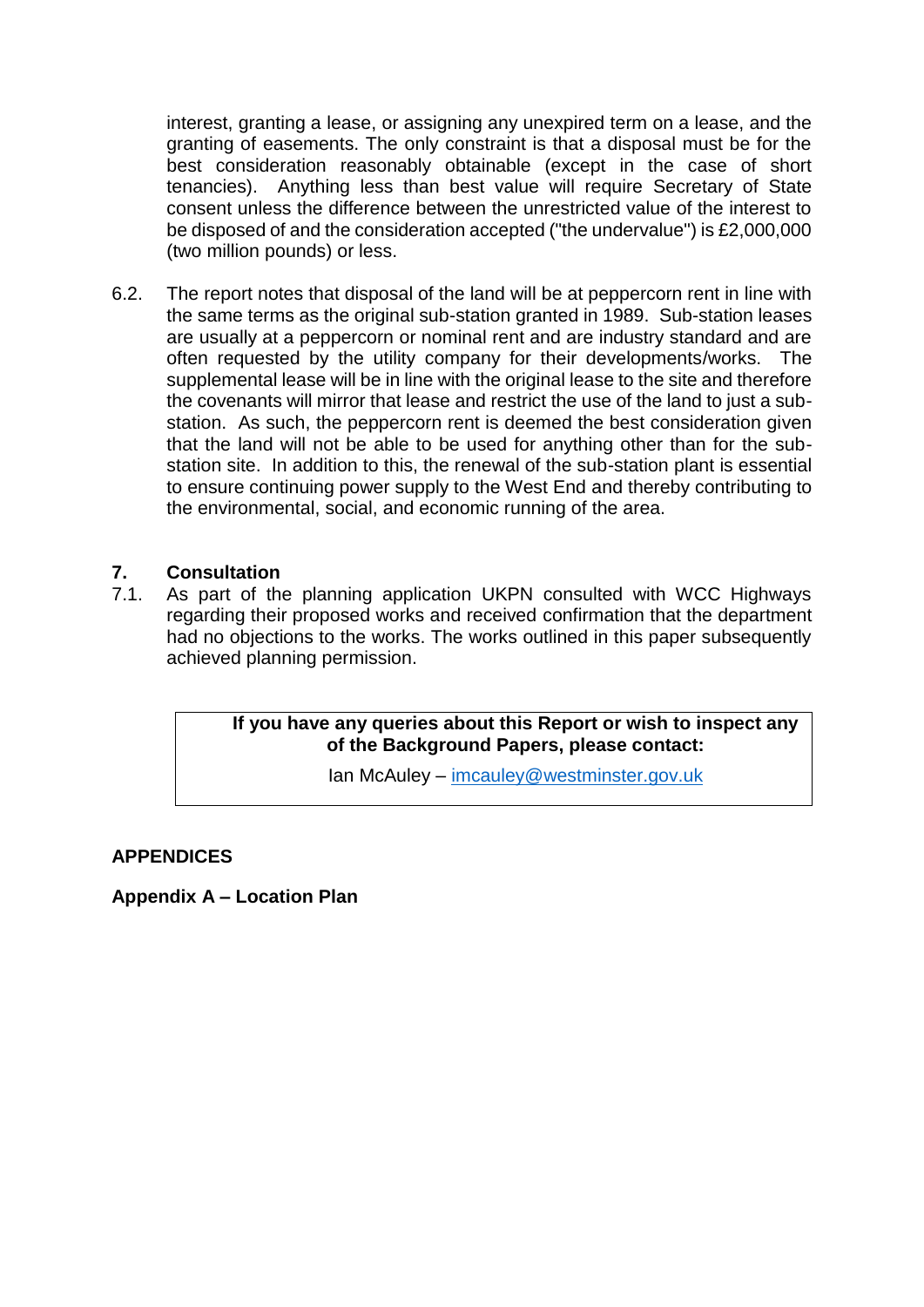*NB: For individual Cabinet Member reports only*

For completion by the **Cabinet Member** *for Finance and Smart City*

### **Declaration of Interest**

I have no interest to declare in respect of this report

Signed: Date:

NAME: Councillor Paul Swaddle, Cabinet Member for Finance and Smart City

State nature of interest if any

…………………………………………………………..……

…………………………………………………………………………………………………..

(*N.B: If you have an interest you should seek advice as to whether it is appropriate to make a decision in relation to this matter*)

For the reasons set out above, I agree the recommendation(s) in the report entitled

Flood prevention works in WC2H and reject any alternative options which are referred to but not recommended.

Signed …………………………………………………………..

Cabinet Member for Finance and Smart City

Date …………………………………………………

If you have any additional comment which you would want actioned in connection with your decision you should discuss this with the report author and then set out your comment below before the report and this pro-forma is returned to the Secretariat for processing.

Additional comment:

…………………………………….…………………………………………………………………………………………………………..………… …………………………………………………………………………………………………………………………………………………………….

If you do not wish to approve the recommendations, or wish to make an alternative decision, it is important that you consult the report author, the Director of Law, City Treasurer and, if there are resources implications, the Director of People Services (or their representatives) so that (1) you can be made aware of any further relevant considerations that you should take into account before making the decision and (2) your reasons for the decision can be properly identified and recorded, as required by law.